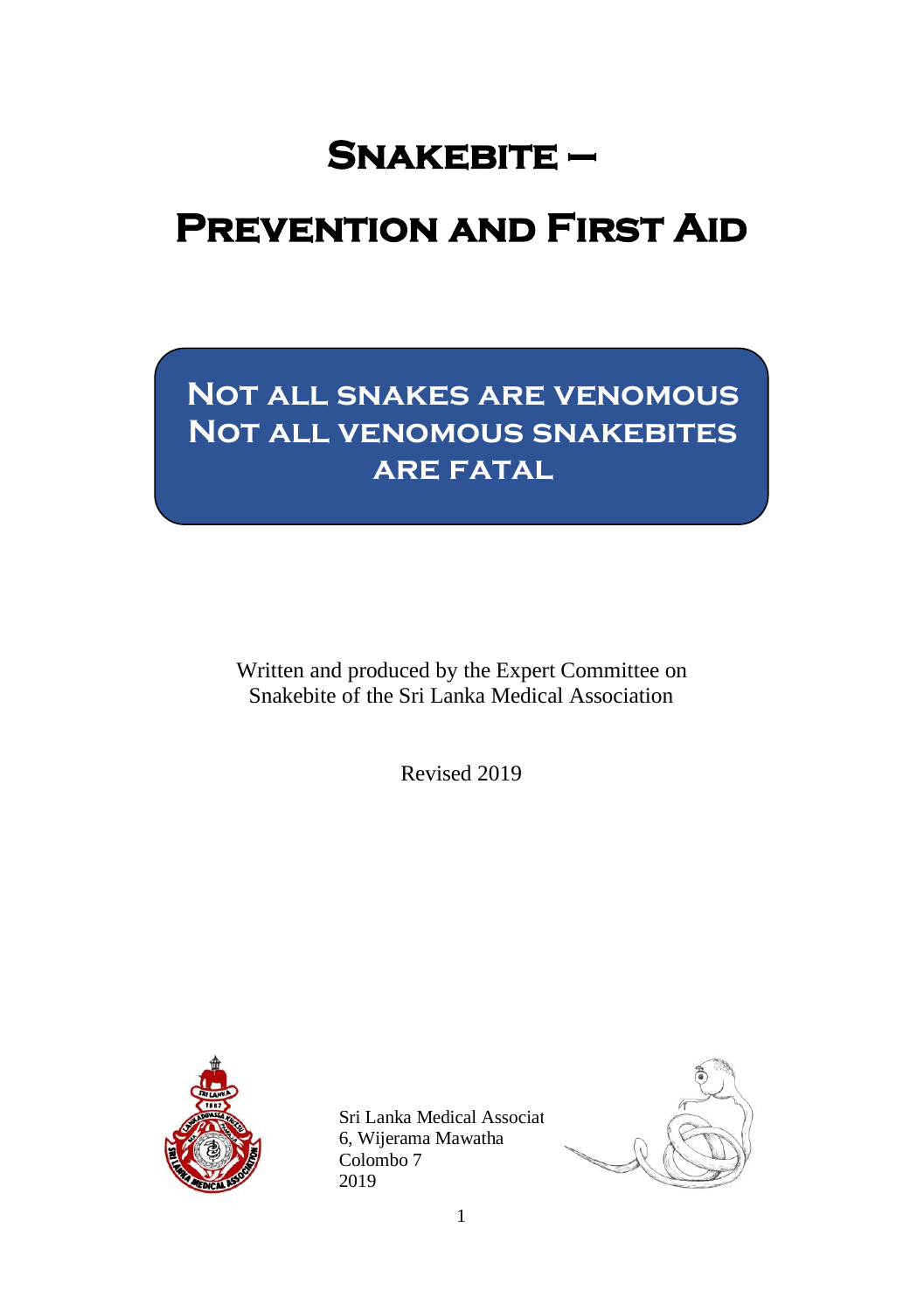#### **SLMA SNAKEBITE COMMITTEE MEMBERS - 2019**

Prof. Kolitha Sellahewa - Jt. Chair Prof. SAM Kularatne - Jt. Chair Dr. Malik Fernando - Secretary Prof. Indika Gawarammana Prof. Kalana Maduwage Dr. Vinya Ariyaratne Dr. Christo Fernando Dr. Kasun Fernando Dr. Dharshana Kulathilake Dr. Namal Rathnayake Dr. Anjana Silva Dr. Anslem de Silva Dr. Shantha de Silva Dr. Udaya de Silva Dr. N. Suganthan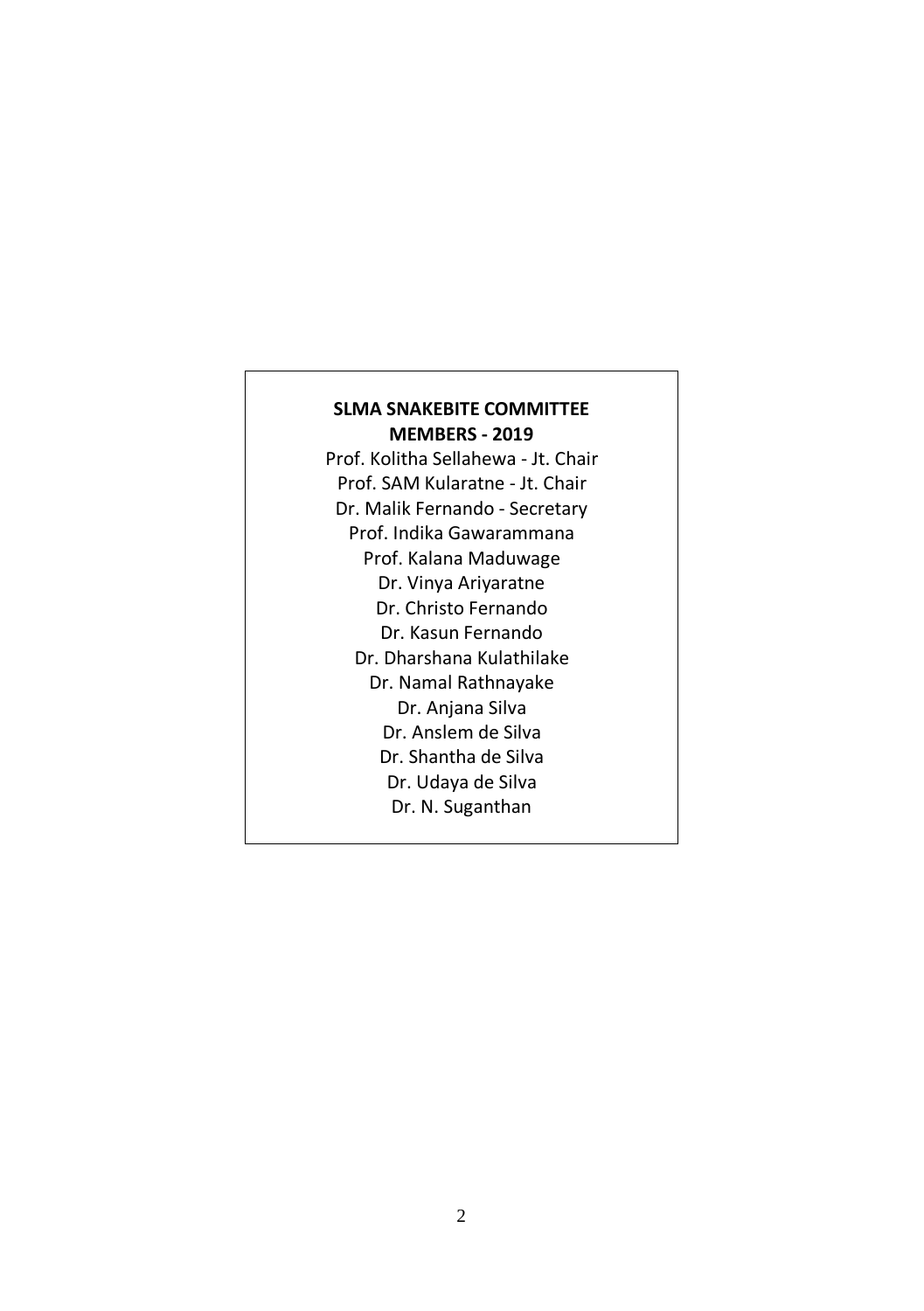#### **Introduction**

Sri Lanka has one of the world's highest death rates from snakebite. Bites of venomous snakes do not always result in envenoming. The current recommendation is to give antivenom treatment only if the victim is bitten by a specified species of snake and also has evidence of envenoming. If there is no such evidence, the management is as for any animal bite injury.

Hospitals in Sri Lanka generally carry stocks of antivenom, and their staff are competent in its use. Studies conducted recently relating to snakebite and the effects of envenoming in Sri Lanka have shown an improvement in the management of snakebite, especially with the safe and effective use of antivenom.

#### **Venomous snakes**

Sri Lanka has many species of land, fresh water and sea snakes. About one hundred and five species are now recorded in the country—new species still being discovered. Most of them are harmless, a few are venomous and are considered medically important. The degree of importance depends on whether a bite can be life-threatening, whether there are reported fatalities as a result of a bite or whether a bite causes medical problems that respond to treatment and do not endanger life. Six species of land snakes are considered highly venomous as they are known to have caused human fatalities. They are:

- Cobra (*Naja naja*)
- Common krait (*Bungarus caeruleus*)
- Sri Lankan krait (*Bungarus ceylonicus*)
- Russell's viper (*Daboia russelii*)
- Merrem's hump-nosed pit-viper (*Hypnale hypnale*)
- Lowland hump-nosed pit-viper (*Hypnale zara*)

Three species are considered potentially highly venomous as they have potent venom capable of causing human fatalities but there are no deaths reported. They are: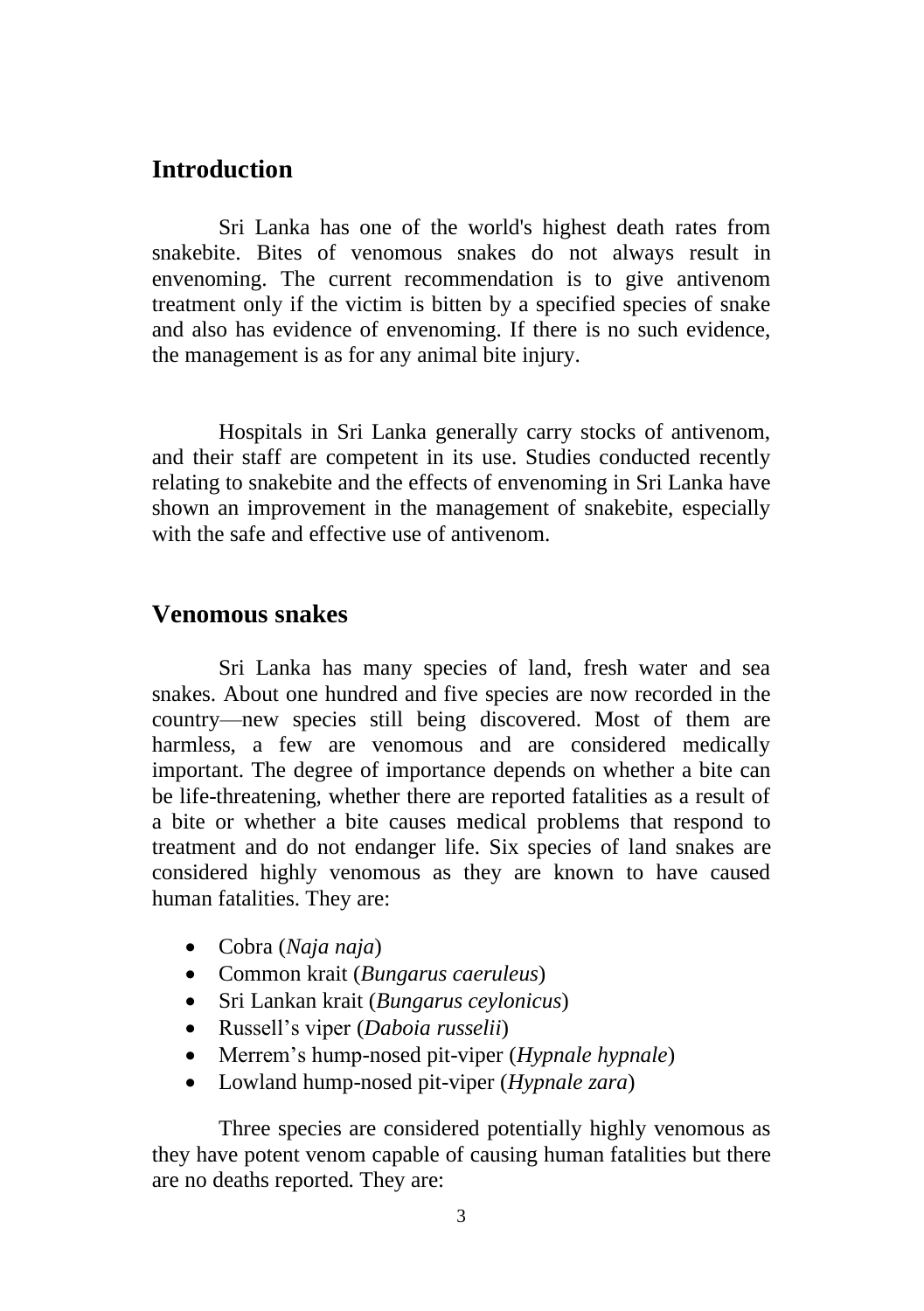- Millard's Hump-nosed pit-viper (*Hypnale nepa* (formerly *H. walli*)
- Saw-scaled viper (*Echis carinatus*)
- Green pit-viper (*Trimeresurus trigonocephalus*)

One species of land snake is considered moderately venomous, being able to cause envenoming but not posing a threat to life, responding to treatment. It is:

• Sri Lankan keelback, Blossom krait (*Rhabdophis ceylonensis*, formerly *Balanophis ceylonensis*)

All the sea snakes are highly venomous, but mostly nonaggressive, biting usually under provocation. Currently 15 species of true sea snakes are recognised in Sri Lankan coastal waters. Few deaths have been documented, mostly attributed to the hook-nosed sea snake (*Hydrophis schistosus*) that is known to be a particularly dangerous animal. Another dangerous sea snake is the aggressive, highly venomous viperine seasnake (*Hydrophis viperinus*) found only around the coasts of northern Sri Lanka.

A number of snakes, including one fresh water snake, have earned an unjustified reputation in Sri Lanka as being highly venomous. They are back fanged and cannot therefore efficiently deliver venom into humans. There have been no documented deaths from the bites of these snakes, which may cause only local pain and swelling. Considered snakes of low medical importance (mildly venomous), these are:

- Cat snakes (*Boiga* spp.)
- Sri Lankan coral snake (*Calliophis melanurus*)
- Whip snakes, Vine snakes (*Ahaetulla* spp.)
- Dog-faced water snake (*Cerberus rhynchops*)
- Gerard's water snake (*Gerarda prevostianus*)
- Flying snake, Gold and black tree snake (*Chrysopelea* spp.)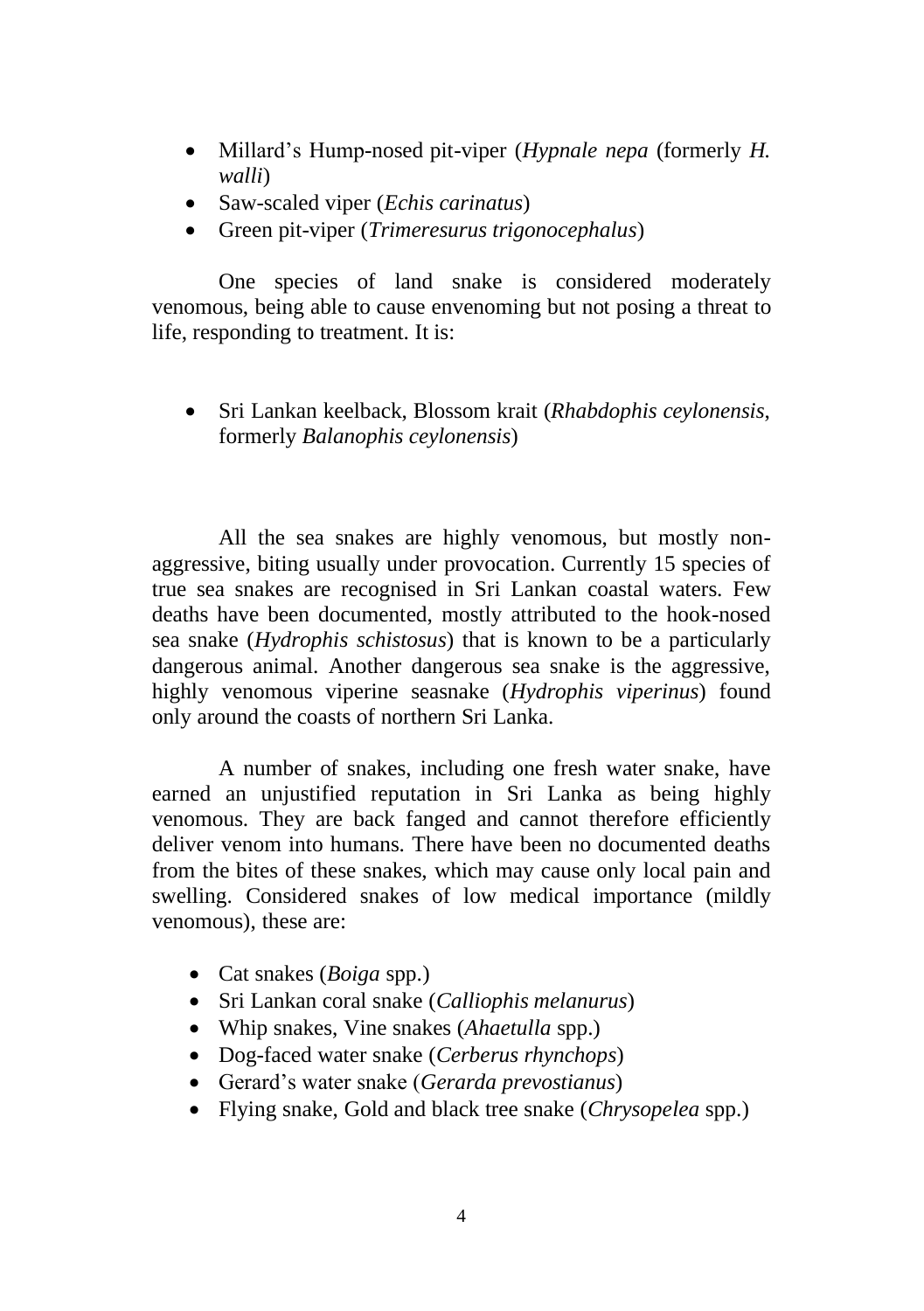### **Prevention**

Most venomous land snakes are commonly found near human habitations. Preventive measures, taken by persons likely to come in contact with snakes, will reduce the incidence of snakebite in this country. The following measures are recommended.

- 1. Most snakebites are on the legs, often below the ankle. Protect the legs and feet by wearing shoes or boots, and ankle length garments when walking or working in areas where snakes are likely to be found. These areas include land covered by tall grass or dense undergrowth, jungle paths, and agricultural lands particularly during harvesting and weeding.
- 2. When walking in snake infested areas, look carefully where you tread. Protect your feet—wear boots if possible—and thick ankle length garments such as denim trousers. At night use a torch.
- 3. Do not put your hand into anthills, cavities in trees and thick undergrowth and under logs. It is prudent to clear sites likely to be occupied by snakes around human habitations. Destroy anthills and fill up cavities in trees. Do not let fallen trees, logs and firewood lie around. Exercise caution if you have to move logs, rocks, etc in the course of your work, as there may be snakes under these. When moving small logs roll them towards you, not away from you. Then the log will form a barrier between you and a snake that might be underneath.
- 4. Dispose of garbage and junk regularly, and try to keep your dwelling and surroundings free of rats, mice, frogs, lizards, etc., which attract snakes.
- 5. Only knowledgeable persons should handle snakes. An apparently dead snake should be handled with great care as it may still be alive, and even when dead, may inflict a reflex bite. Rearing snakes is prohibited, except with permission of the Department of Wildlife Conservation.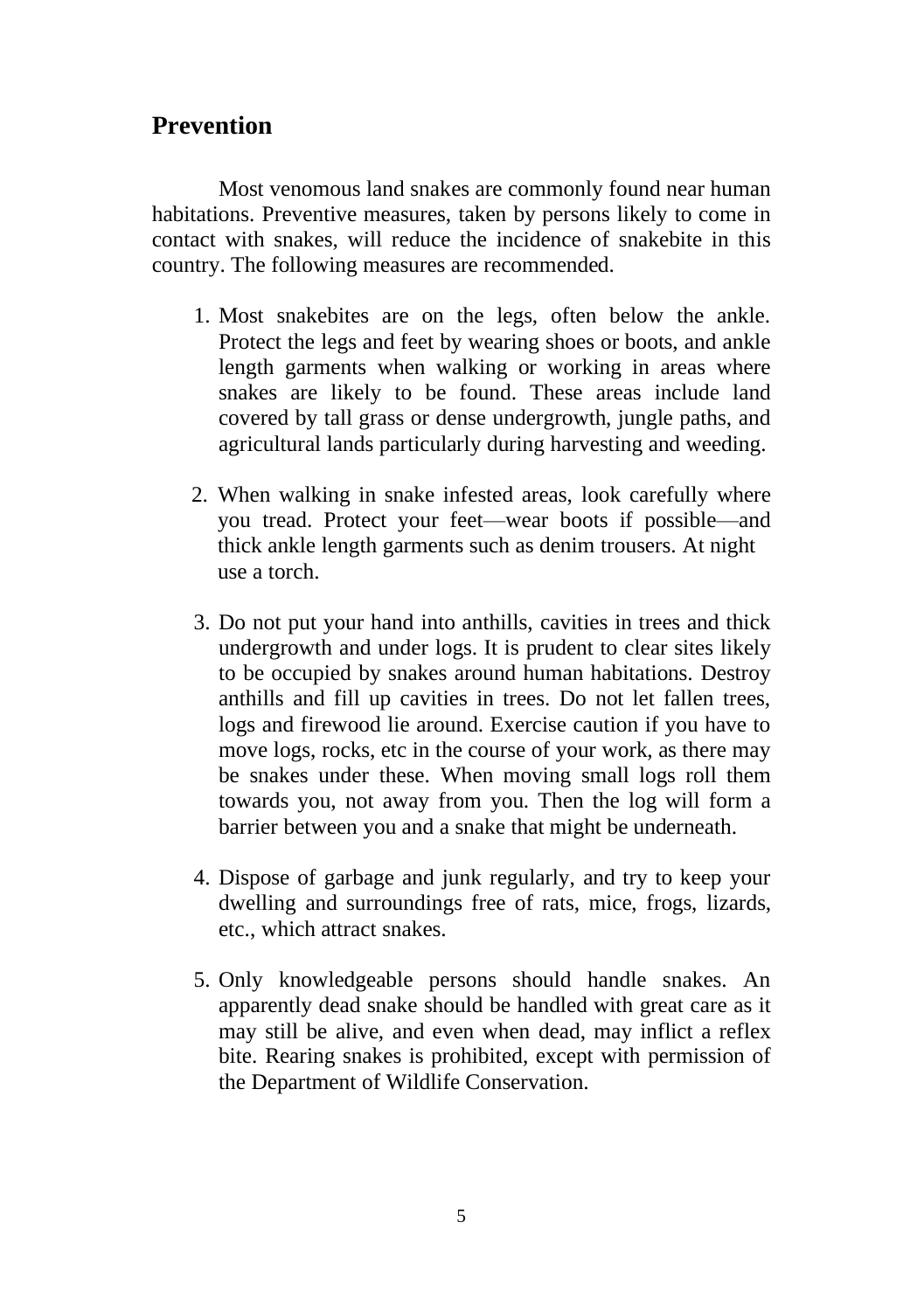#### **First aid in snakebite**

Effective first aid should always be given to snakebite victims. It will prevent or minimise spread of venom that may have been introduced into the tissues, as well as complications resulting from the bite. Incorrect first aid may cause harm.

The following simple, practical, effective and safe measures are recommended:

- 1. The commonest reaction following snakebite is fear the victim thinks of death. Reassurance is vital and should be done in a positive and authoritative manner and continued for as long as necessary. The following points should be emphasised –
	- Most snakes are not venomous.
	- Even if a biting snake is venomous, it may not inject venom.
	- The presence of fang marks alone does not mean that venom has entered the body.
	- If envenoming has taken place, affective treatment is available in hospitals and full recovery is likely.
- 2. The snakebite victim, and especially the bitten limb, must be kept still because —

a) Movement of the bitten part and of the victim hastens absorption of venom, which may have been introduced into the body by the bite. Therefore, keep the victim still. It is better to carry rather than to let him/her walk.

b) In addition to retarding absorption of venom, immobilisation also reduces pain. The bitten limb could be immobilised by splinting it with a piece of wood.

- 3. To remove venom, which may lie on the surface of the skin, the bitten area should be washed gently with soap and water, or wiped with a wet cloth.
- 4. Swelling of the bitten limb is a common feature after venomous snakebite. Prevent complications by removing, as early as possible, rings, bangles, anklets, cords or clothing,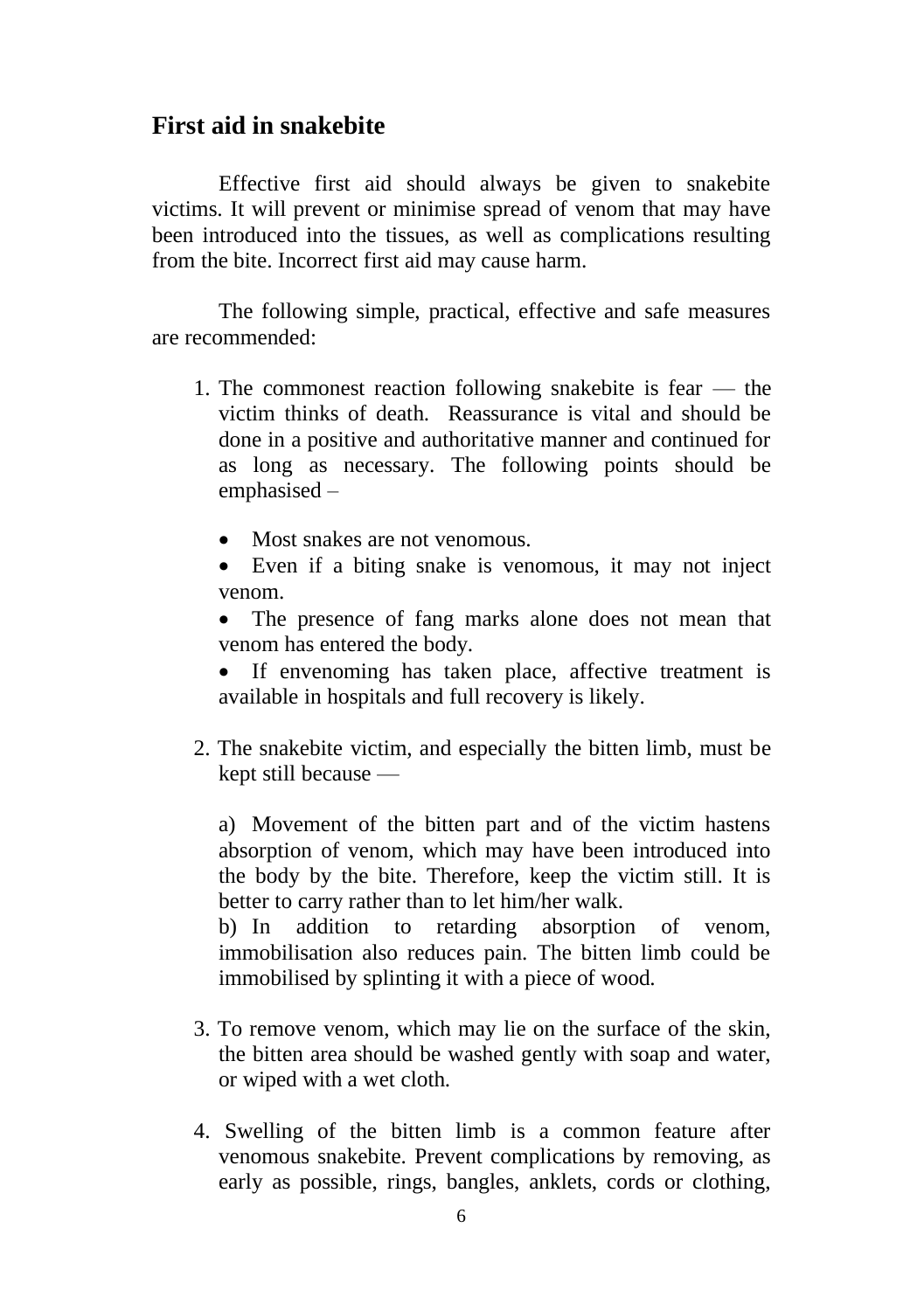which could cause constriction if swelling were to occur.

- 5. If pain relief is necessary, give Paracetamol.
- 6. Take the victim to hospital as early as possible. An accurate description of the circumstances of the bite will facilitate the identification of the snake. Photographs taken with a phone will be very helpful to identify the snake. Accurate identification will influence the management of the patient. It is no longer necessary to bring the biting snake to hospital for proper management. Live snakes, as well as dead ones, should be handled carefully.
- 7. If the victim has difficulty in breathing, particularly after krait bite, provision of artificial breathing on the way to hospital either by mouth to mouth or bag and mask ventilation, if you have the capability to do so, is a lifesaving first aid intervention.

### **A few don'ts**

- 1. Incision of or application of suction to the bite wound is not advisable. Snakes usually inject venom too deeply for suction to be of any use. Inexpert incisions may damage tendons, blood vessels and nerves; bleeding from these wounds and infection may create added problems.
- 2. Do not apply tourniquets in the first aid treatment of snakebite. Applications of "pressure bandages", as recommended in some guidelines, is also not recommended. The effectiveness of pressure bandages for bites of Sri Lankan snakes has not been proven.
- 3. Chemicals such as Condy's crystals (potassium permanganate) should not be applied on the bite as they may cause tissue damage.
- 4. Medication administered by the nasal instillation of liquids such as oil ('nasna'), is dangerous and should not be permitted. It can result in lung infections or permanent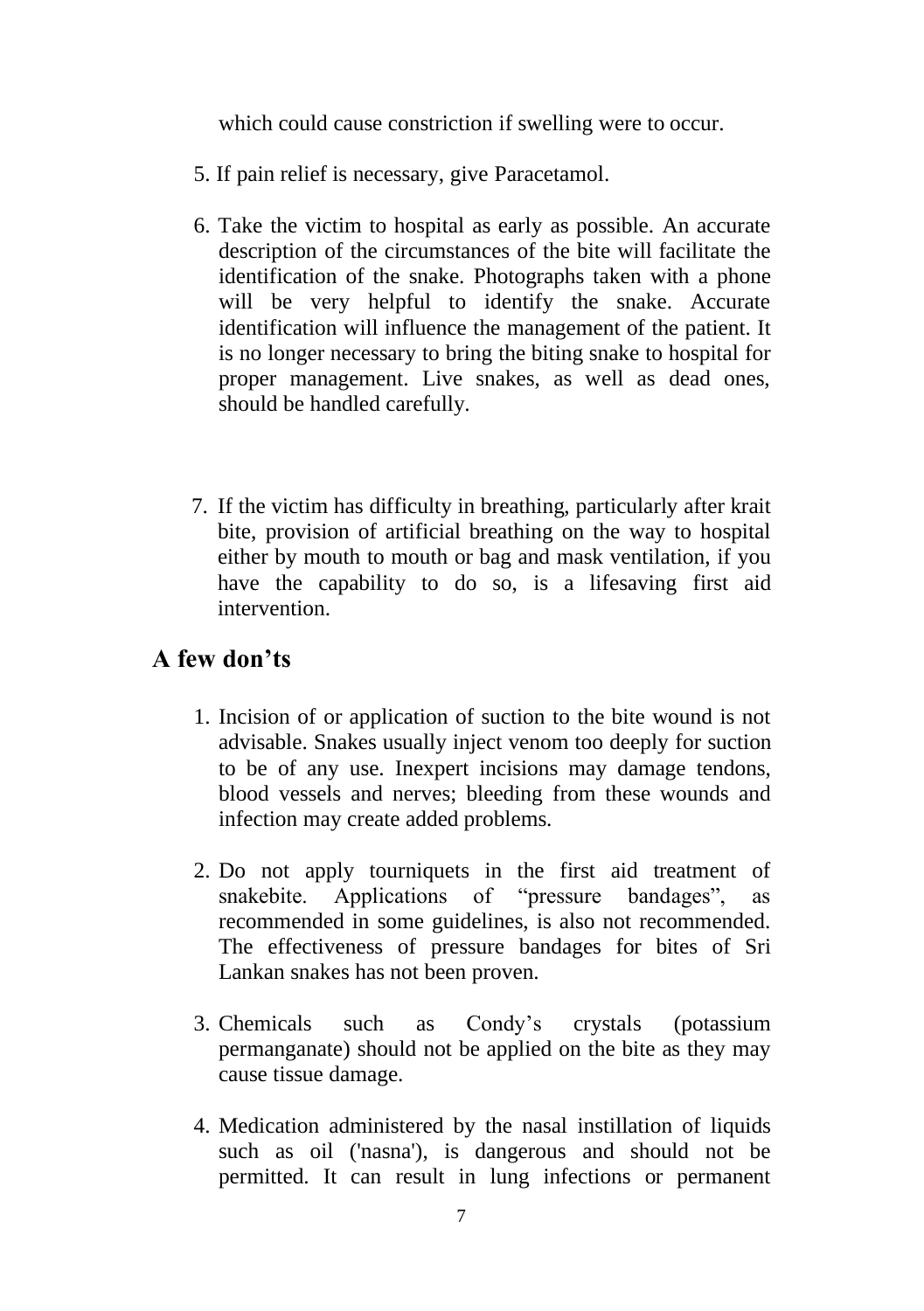deafness.

- 5. Alcohol hastens circulation of venom and should not be given.
- 6. Thambili and kurumba water and fruit juices should not be given. They contain potassium, which can cause problems if kidney damage occurs following snakebite.
- 7. Aspirin may produce persistent bleeding from the stomach, especially following Russell's viper bite and should not be given.
- 8. Do not panic and be tempted to do anything detrimental to the victim.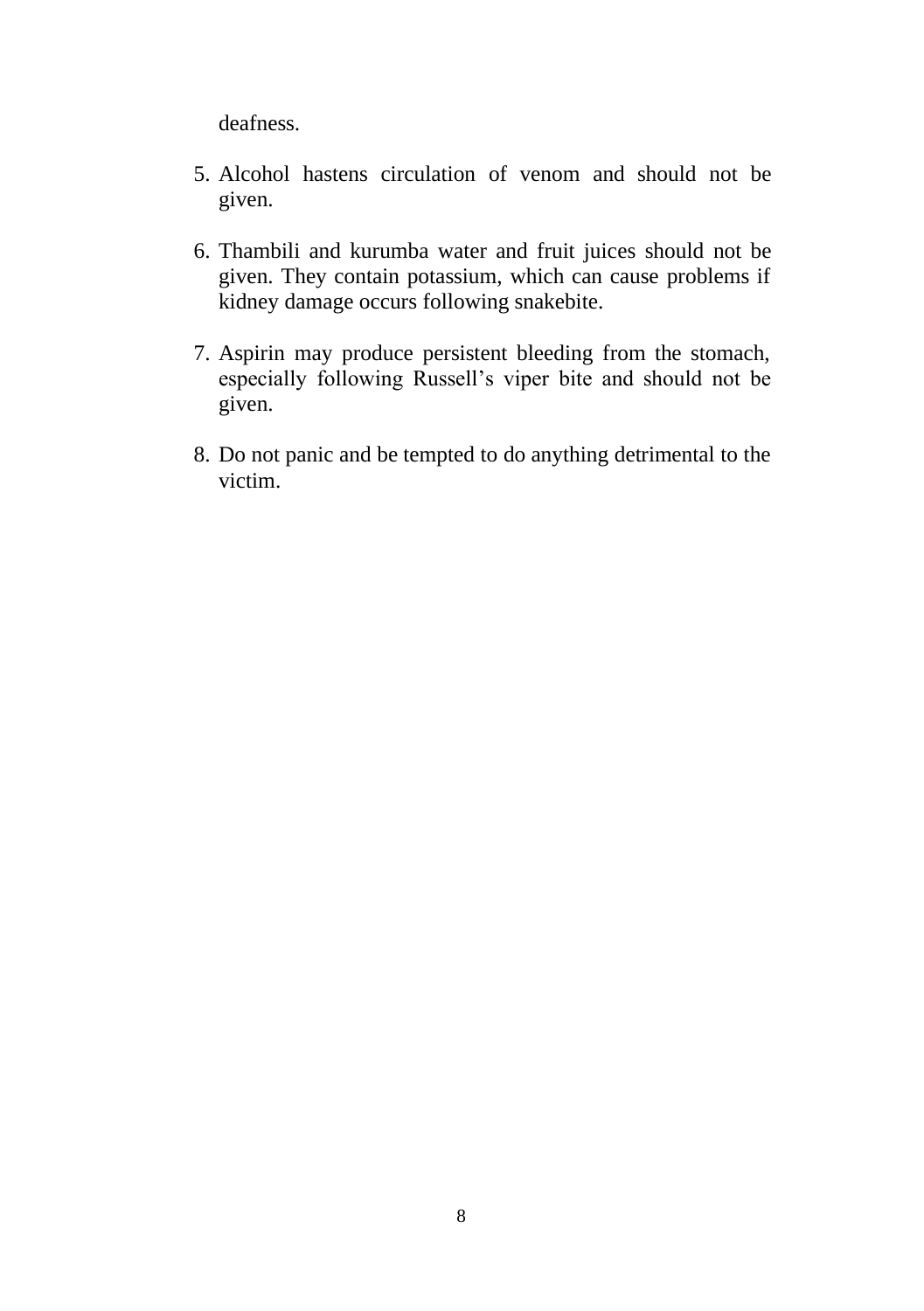| <b>Scientific</b><br>name                  | <b>English</b><br>name          | <b>Sinhala</b><br>names                              | <b>Tamil names</b>                                                                       |
|--------------------------------------------|---------------------------------|------------------------------------------------------|------------------------------------------------------------------------------------------|
| Naja naja                                  | Cobra                           | Naya<br>Nagaya                                       | Naga pambu<br>Nalla pambu                                                                |
| <b>Bungarus</b><br>caeruleus               | Common<br>krait                 | Thel karawala<br>Magamaruwa<br>Habaralaya<br>Mavilla | Yennai pambu<br>Yennai viriyan<br>Yettadi viriyan<br>Kandangkaruvalai<br>Karuvelan Pambu |
| <b>Bungarus</b><br>ceylonicus              | Sri Lankan<br>krait             | Dunu karawala<br>Polon karawala<br>Mudu karawala     | Yennai viriyan<br>Yettadi viriyan<br>Kattuviriyan                                        |
| Daboia<br>russelii<br>(Vipera<br>russelli) | Russell's<br>viper              | Tith polonga<br>Dhara polonga                        | Kannardi viriyan<br>Muththirai<br>pudaiyan                                               |
| Hypnale<br>hypnale                         | Merrem's<br>hump-nosed<br>viper | Polonthelissa<br>Kunakatuwa                          | Konal mooku-<br>pudayan                                                                  |
| Hypnale zara                               | Lowland<br>hump-nosed<br>viper  | Zarage mukalan<br>thelissa                           |                                                                                          |

## **Table 1: The highly venomous land snakes of Sri Lanka**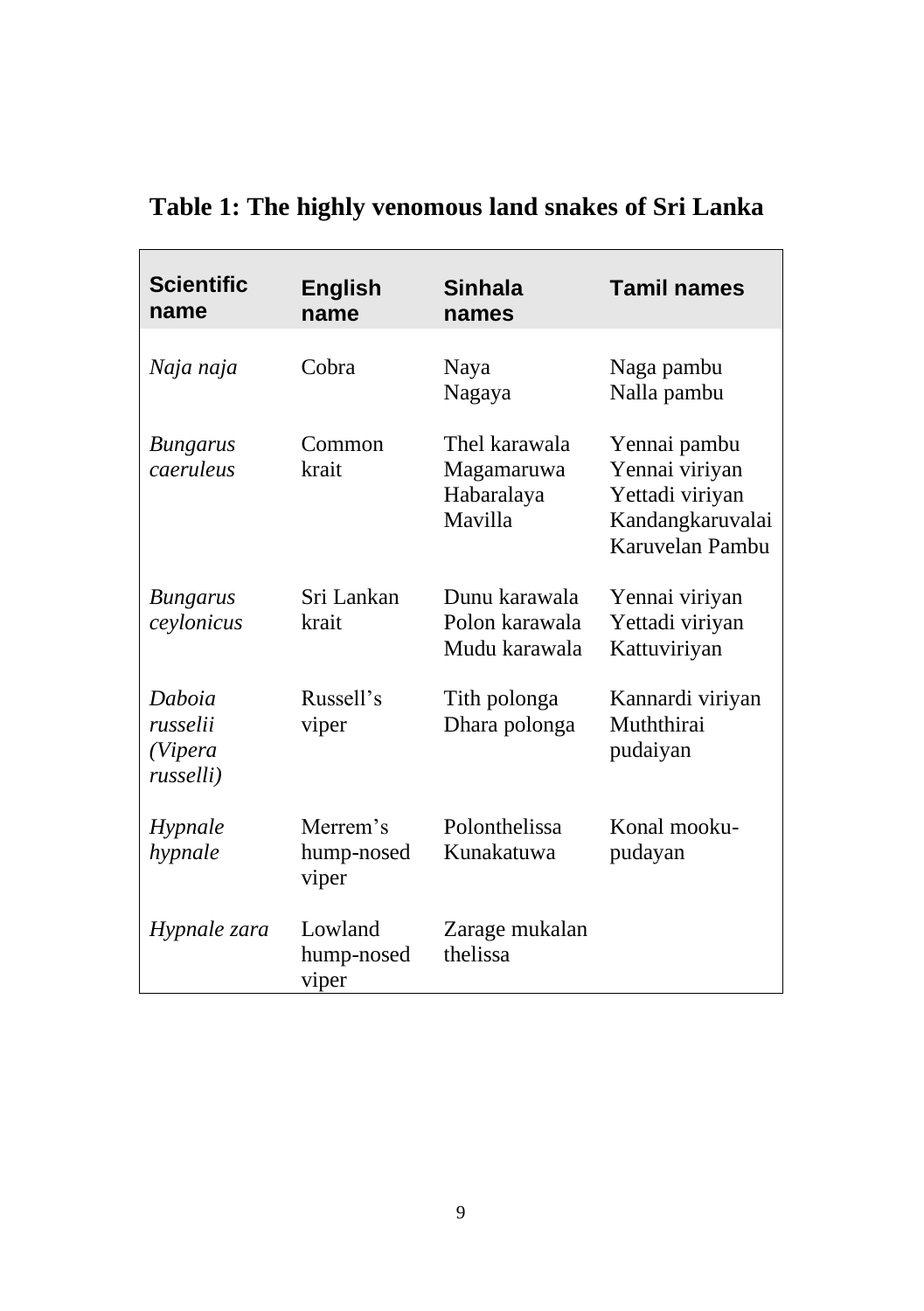| <b>Scientific name</b>                 | <b>English</b><br>name           | Sinhala<br>names                 | <b>Tamil names</b>              |
|----------------------------------------|----------------------------------|----------------------------------|---------------------------------|
| Hypnale nepa<br>$(=H.$ walli           | Millard's<br>hump-nosed<br>viper | Millardge<br>mukalan<br>thelissa |                                 |
| Echis carinatus                        | Saw-scaled<br>viper              | Weli polonga                     | Surattai pambu,<br>Pal surattai |
| <i>Trimeresurus</i><br>trigonocephalus | Green pit-<br>viper              | Pala polonga                     | Pachai viriyan<br>Kopi viriyan  |

**Table 2: The potentially highly venomous land snakes of Sri Lanka**

### **Table 3: A mildly venomous land snake of Sri Lanka**

| <b>Scientific</b>                                             | <b>English</b>       | <b>Sinhala</b>           | <b>Tamil names</b> |
|---------------------------------------------------------------|----------------------|--------------------------|--------------------|
| name                                                          | name                 | names                    |                    |
| Rhabdophis<br>ceylonensis<br>$( = Balanophis$<br>ceylonensis) | <b>Blossom</b> krait | Nihaluwa<br>Mal karawala |                    |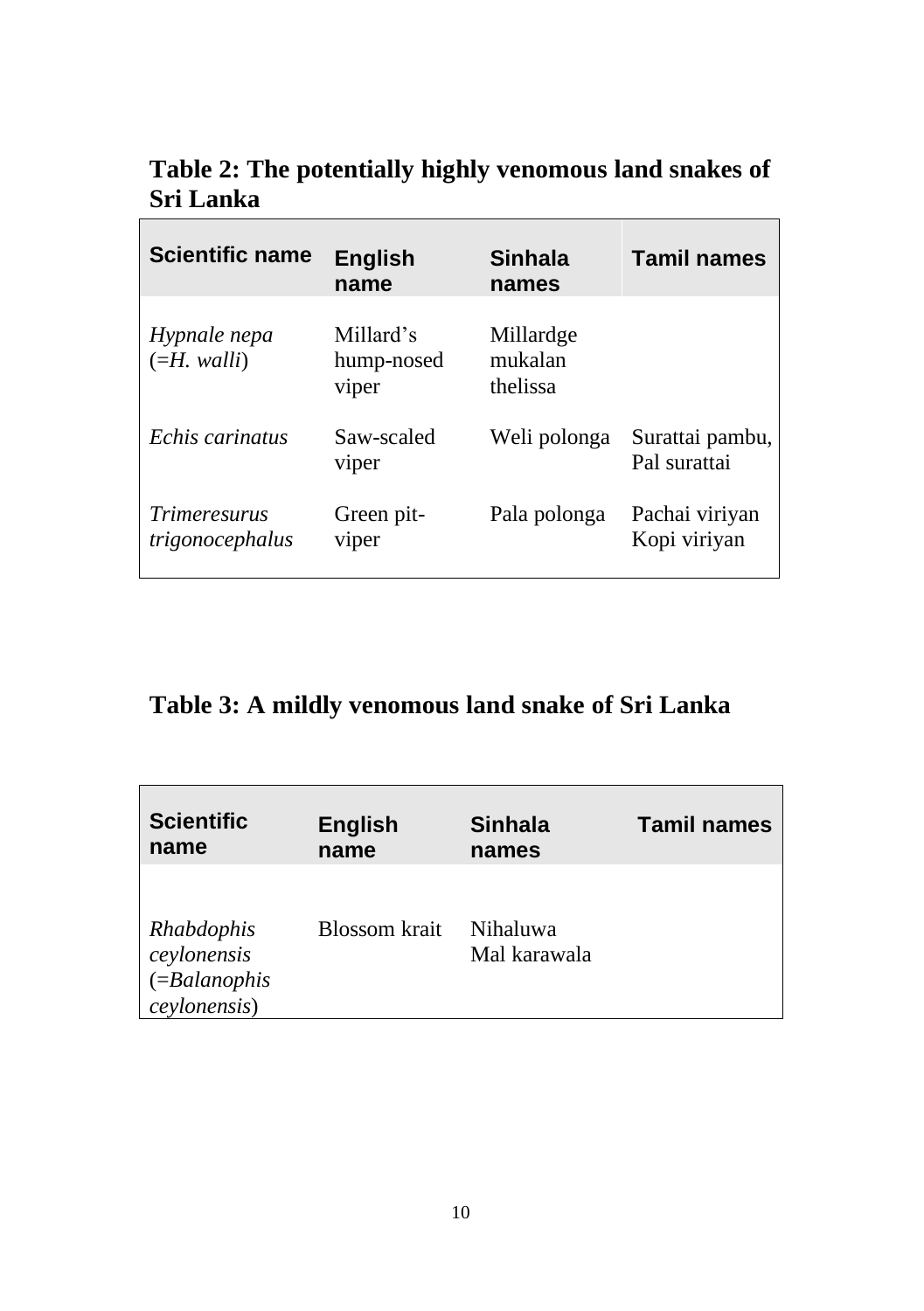### **Table 4: Some land snakes of low medical importance in Sri Lanka**

| <b>Scientific</b><br>name | English<br>name                                 | <b>Sinhala</b><br>names            | <b>Tamil names</b>                              |
|---------------------------|-------------------------------------------------|------------------------------------|-------------------------------------------------|
| Boiga spp.                | Cat snakes                                      | Mapila                             | Kolipudaiyan<br>Poonai Pambu                    |
| Calliophis<br>melanurus   | Sri Lankan<br>coral snake                       | Depath-kaluwa                      |                                                 |
| Ahaetulla spp.            | Whip snakes<br>Vine snakes                      | Ahaetulla<br>Asgulla<br>Henakadaya | Pachchilai<br>pampu<br>Kankoththi<br>pampu      |
| Cerberus<br>rhynchops     | Dog-faced<br>water snake                        | Kunudiya<br>kaluwa<br>Diyabariya   | Tanni pambu<br>Kanna pampu<br>Uppu-Ar-<br>Pambu |
| Gerarda<br>prevostianus   | Gerard's<br>water snake                         | Gerardge<br>diyabariya             |                                                 |
| Chrysopelea<br>spp.       | Flying snake<br>Gold and<br>black tree<br>snake | Polmal<br>karawala                 | Parrakum<br>pambu<br>Para nagam                 |